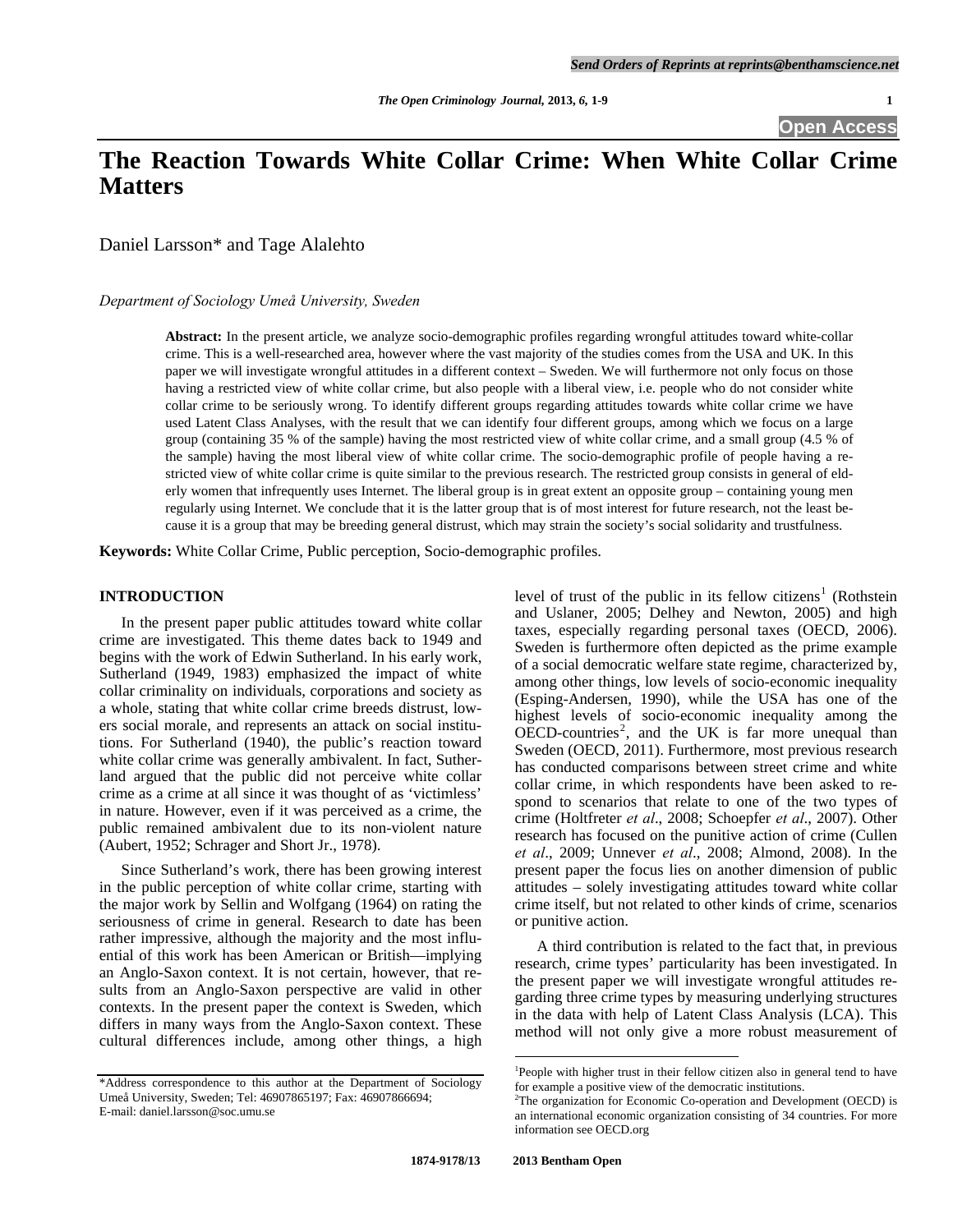restricted attitudes towards white collar crime (i.e. considering white collar crime as seriously wrong), but also allow the investigation of different attitudes towards white collar crime, including liberal attitudes (if the data contains such an attitude). This was the attitude Sutherland despised, and to great extent used as a motivational factor regarding his work on white collar crime. This last aspect has, to our knowledge, not been investigated yet, even in an Anglo-Saxon context. We argue that this perspective is of interest. Most people probably consider all kinds of crime to be wrong in some sense (otherwise the cohesion in society would be in danger). Most people who do not consider crime, in general, to be wrong most likely can be considered as more abnormal than people who do consider crime as wrong since this opinion most likely occurs less.

 The three types of white collar crime we had the possibil-ity to investigate were (due to data restrictions)<sup>[3](#page-1-0)</sup>: insurance fraud, VAT fraud (value added tax is a purchase tax for the consumer and a sales tax for the seller), and bribery. The perception of white collar crime was examined among different socio-demographic groups. The aim was to investigate distinct socio-demographic profiles regarding different attitudes towards white collar crime. The data used in the present paper was gathered from the European Social Survey (ESS), Round 2, collected in 2004, and is valid for Sweden.

 Investigating the socio-demographic profile of wrongfulness in regards to white collar crime is important for at least two reasons. First, the public perception of criminal activities is an indicator of the sense of justice in society (Burton, Karlinsky, and Blanthorne, 2005; Rosenmerkel, 2001; Serajzadeh, 2008; Stylianou, 2003). Second, white collar crime strains a society's social solidarity and willingness to trust others (Shapiro, 1990; Shover and Hunter, 2010), as it may lead to vicious circles regarding, for example, tax violations and corruption. This aspect is especially important in Sweden, which is a high-tax welfare society with relatively high levels of income distribution (Lindgren, 2002).

#### **THE CONCEPT OF WRONGFULNESS**

 $\overline{a}$ 

 The literature has presented discussions and debates regarding different concepts that, in one way or another, have measured attitudes towards white collar crime. Most often, the discussion has dealt with the distinction between *seriousness*, *wrongfulness*, and *harmfulness* (e.g., Evans *et al*., 1995; Rosenmerkel, 2001). Wrongfulness has been related to the morality of committing a crime, while harmfulness has been related to whether the crime committed constituted a problem and how serious such a problem was considered to be. If the wrongful act was harmful, then the wrongfulness was considered to be serious. Regarding the relationship between the three concepts, Rosenmerkel (2001:314) wrote, "In terms of white collar crimes, the author would postulate that individuals will rate white collar crimes as wrongful as most other crimes but less harmful than most other crimes, thus creating an overall lower rating in terms of seriousness"—a hypothesis that was also confirmed in the study (p. 323).

 Thus, harmfulness is the link between wrongfulness and seriousness—in other words, the link between a moral status and the extent of that status (see Warr, 1989:819). In the present paper we were able to measure both wrongfulness and seriousness, although not the link to consequences (i.e., harmfulness). As a consequence, we will not discuss harmfulness as a concept, only wrongfulness.

### **PREVIOUS RESEARCH**[4](#page-1-1)

 In general, previous research has found differences between socio-demographic groups. Levi and Jones (1985) found that the elderly consider white collar crime more serious (i.e., those who commit that type of crime deserve to be punished) than young and middle-aged people. Levi and Jones used a data set containing 960 respondents from the public and 368 respondents who were police officers in both a northern and a southern location in England and Wales (the exact location was not specified). The response rate for the study was 69.9 percent for the public and 98 percent for the police officers, and was performed by the commission of Research of Marketing, Ltd. The same results were found by O'Connell and Whelan (1996), whose sample was collected by a postal survey with two reminders to a random sample of 1,000 individuals chosen from the electoral register of 1992 in Dublin. Their response rate was 64.8 percent with a satisfying distribution of demographic data between the sample and the population of Dublin, although with some small under- and overrepresentation in age-ranges. Other recent findings, as the National White Collar Crime Center (2006) has revealed, are that those who are female, non-white, not highly educated, and who use the Internet infrequently (if at all) consider white collar crime not only to be wrong, but seriously wrong. The study, performed by the National White Collar Crime Center, consisted of 1,605 respondents (no response rate was reported) from all over the USA. It was randomly sampled by US telephone numbers and collected by telephone questionnaires through the Center for Survey Research at the University of Virginia by a trained staff of interviewers who were specialized in survey research. A few problems encountered during this survey collection were due to two hurricanes, which caused some technical problems. The demographics of the sample were representative of the US population.

 Although they are few, studies conducted in other contexts do exist. Non-Anglo-Saxon studies that may be of more

<span id="page-1-1"></span><span id="page-1-0"></span><sup>&</sup>lt;sup>3</sup>In this article, Edelhertz's definition of white collar crime is used. Edelhertz (1970) defined white collar crime as 'an illegal act or series of illegal acts committed by non-physical means and by concealment or guile to obtain money or property, to avoid the payment or loss of money or property, or to obtain business or personal advantage'. Edelhertz's definition refers to concealed criminal acts rather than exclusive social ones, which means that the types of white collar crime following from the definition do not have to be business or upper-class-related to be included in this category. It is the nature of the criminal act (concealment and guile) that defines its character.

<sup>&</sup>lt;sup>4</sup>In previous research a complex variation of concepts regarding white collar crime has been used. Some studies have used *wrongfulness* while others have used *badness*, *severity* and *seriousness*. There are differences in the content of these concepts. However, there is not always clear consistency in research between the meanings of these concepts in relation to other concepts (see Warr, 1989). So as not to confuse the reader, we will use two rather distinct concepts—*wrongfulness* and *seriousness*—throughout the entire article. *Harmfulness* is another concept related to the subject investigated in the present paper. Unfortunately, the data used does not allow research on the *harmfulness* of white collar crime.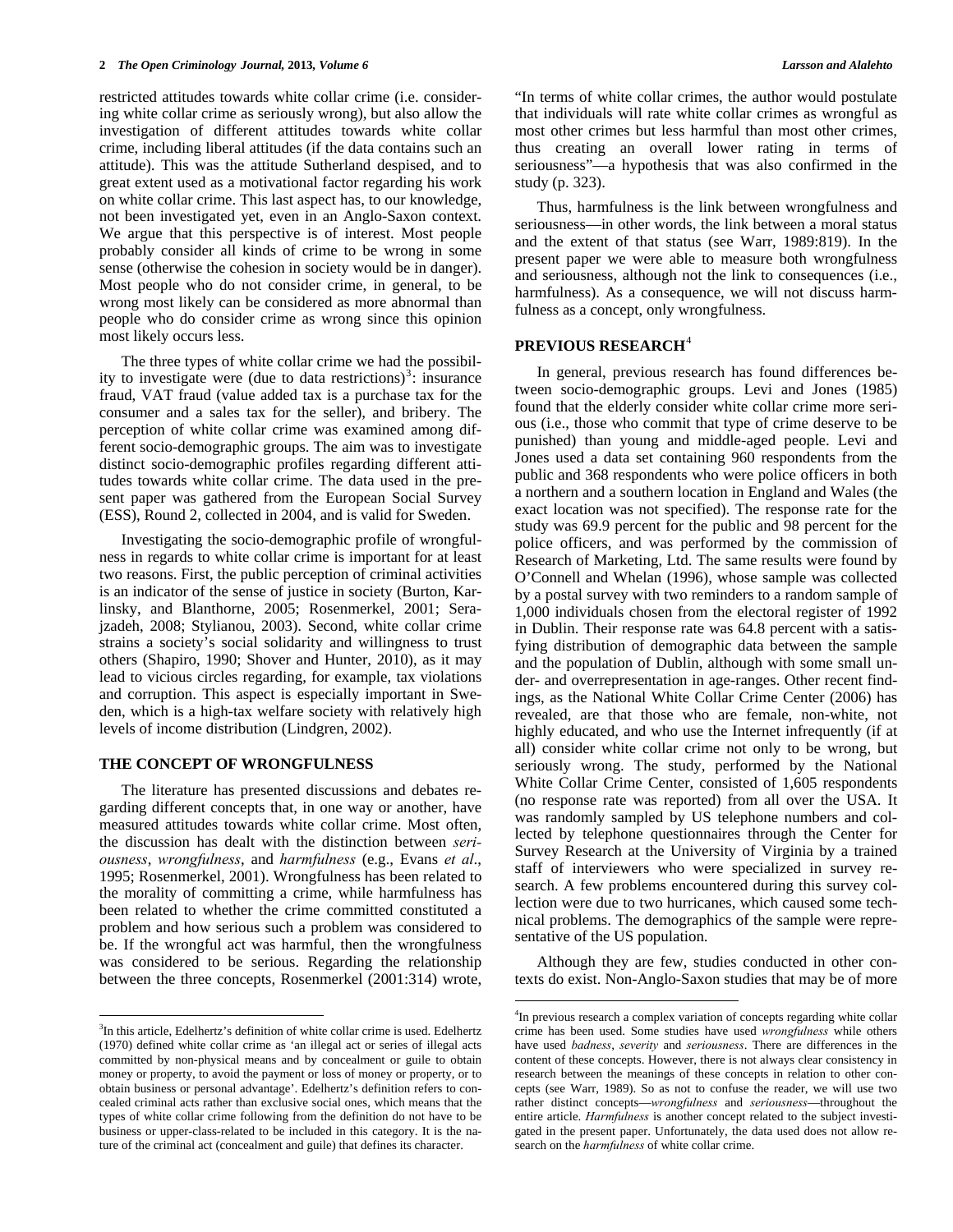importance include an Iranian study based on Iranian students (Serajzadeh, 2008) that found *no* significant differences between men and women. In some Anglo-Saxon studies the same result has been found, such as in O'Connell and Whelan (1996). On the other hand, in the Iranian study, the significant effects were due to devoutness to one's religion, liberal attitudes, and intellectual tolerance for modernity. The author argues that liberal attitudes in Iran and other Muslim countries correlate with intellectual tolerance of others and being less severe in perception of different crimes, including white collar crime, than traditional and fundamentalist Muslims. The Iranian study had a randomized sample of 1,522 students (no response rate was reported) selected from 20 universities around Iran. The sample had an overrepresentation of males (57.4 %) and singles (87.3 %). The questionnaire consisted of 24 acts of the dependent variable 'perceived seriousness of crime' in which the respondents were expected to score from 1 to 20 (with 1 meaning minor offense or no offense at all). A total index was then constructed to measure the perceived seriousness of crime by seven categories in which almost every one (except one) of the categories scored satisfyingly in alpha coefficients (between .77 to .92). Bivariate correlation (Pearson's coefficient) and regression analysis was then used to analyze the data.

 In a Turkish-American study (Sever and Roth, 2012), traditional crimes were perceived as slightly more serious than white collar crime in Turkey, while in the US, white collar crime is rated as equal or more serious than traditional crimes. This result was explained with the Turkish population's lack of exposure to white collar crime, either in the media or in the form of recent corporate scandals. In the US, on the other hand, white collar crimes and corporate scandals are to a greater extent exposed in media, discussed in the public, and most likely will remain in the spotlight for a long time. The Turkish-American study had a randomized sample of 1,144 Turkish citizens (All above 18 years old; no response rate was reported) collected by a national household survey covering all of Turkey. The survey was collected by face-to-face interviews consisting of 33 questions originally created and used by the national White Collar Crime Center 2005, with small cultural modifications and additions of the questions adapted to fit the Turkish culture (for example 'bar' was replaced by 'tea house'), but no modifications were made regarding context of the questions. In the Turkish sample, the respondents were asked to rate their perception of how serious they believed some white collar and street crime would be through examining 13 crime scenarios and rating them from 1 to 5 (were 1 being *not serious* to 5 being *very serious*). The data was analyzed by stepwise multiple regression.

<span id="page-2-0"></span> These two examples fully or partially contradict most of the results found in Anglo-Saxon studies, and indicate the relevance of context for the outcome of morality. Context influences the level of legitimacy of some things in relation to other things, such as different types of criminal activity in relation to institutions, which in turn is related to the average level of trust among the people in the society. The legitimacy of the tax system, for example, and people's trust in the system could plausibly influence opinions in society regarding tax crimes. It is furthermore understood that this level of trust is far higher in Sweden (Wilkinson and Picket, 2009;

Rothstein and Uslander 2005) and that the institutional settings, for example, those regarding the tax system, are different in Sweden than in the Anglo-Saxon countries (Esping-Andersen, 1990, 1999). With the research done in other contexts in mind, we assume that the Swedish context may make a difference. Also we can ascertain that the sociodemographic profile will be different, an assumption we can make with the support of the fact that the few studies performed in other contexts than the Anglo-Saxon indicate that the institutional context is of importance.

#### **DATA**

 The data used in the present paper are valid for Sweden and come from the European Social Survey (ESS), Round 2 collected in 2004  $(ESS, 2004)^5$  $(ESS, 2004)^5$ . The original sample was sent to 2,980 people with 1,948 respondents answering the survey, giving us a response rate of 65.4%. The ESS is an academically-driven social survey established in 2001, repeatedly conducted every second year, and is well-known and used regarding investigation about attitudes and trust towards different kinds of institutions in the society. It consists of core modules and rotating modules every time the survey is conducted. We used Round 2, collected in 2004 for our study. In 2004 one of the rotating modules contained questions about the moral economy inspired from a proposal by a team led by Susanne Karstedt at the Department of Criminology in Keele University in the UK. The questions used regarding attitudes towards white collar crime are from this module. The socio-demographic information comes from core questions.

In the data that was used there was a limited number of white collar crimes available that also had corresponding information regarding attitudes. As such, we were forced to limit our analyses to insurance fraud, VAT fraud, and bribery, which are dependent variables in the present paper. This is, of course, a draw back in the study.

#### **THE INDEPENDENT VARIABLES**

 The independent variables are constructed from the question '*How wrong, if at all, do you consider the following crimes to be?'* using the following answers: *Not wrong at all, A bit wrong, Wrong,* and *Seriously wrong.* In general there are few respondents who answered that all of the crimes were *Not wrong at all*. To deal with this data skew we have merged the categories *Not wrong at all* and A *bit wrong.*

 To construct a measurement that can investigate the total impact of these three crime types we used Latent Class Analysis (LCA). This type of analysis identifies clusters (or latent classes) that create patterns of relationships between the variables. It can be said that the clusters group people together who share common characteristics regarding the input variables with the principle to classify people based on the probability of belonging to different clusters (Magidson and Vermunt 2001, Hagenaars and McCutcheon 2002). One of the points of LCA is to locate indirect latent factors and use these as variables in analyses. Thus, with this method we

 $\overline{a}$ 

<sup>&</sup>lt;sup>5</sup>For more information see <http://www.europeansocialsurvey.org/>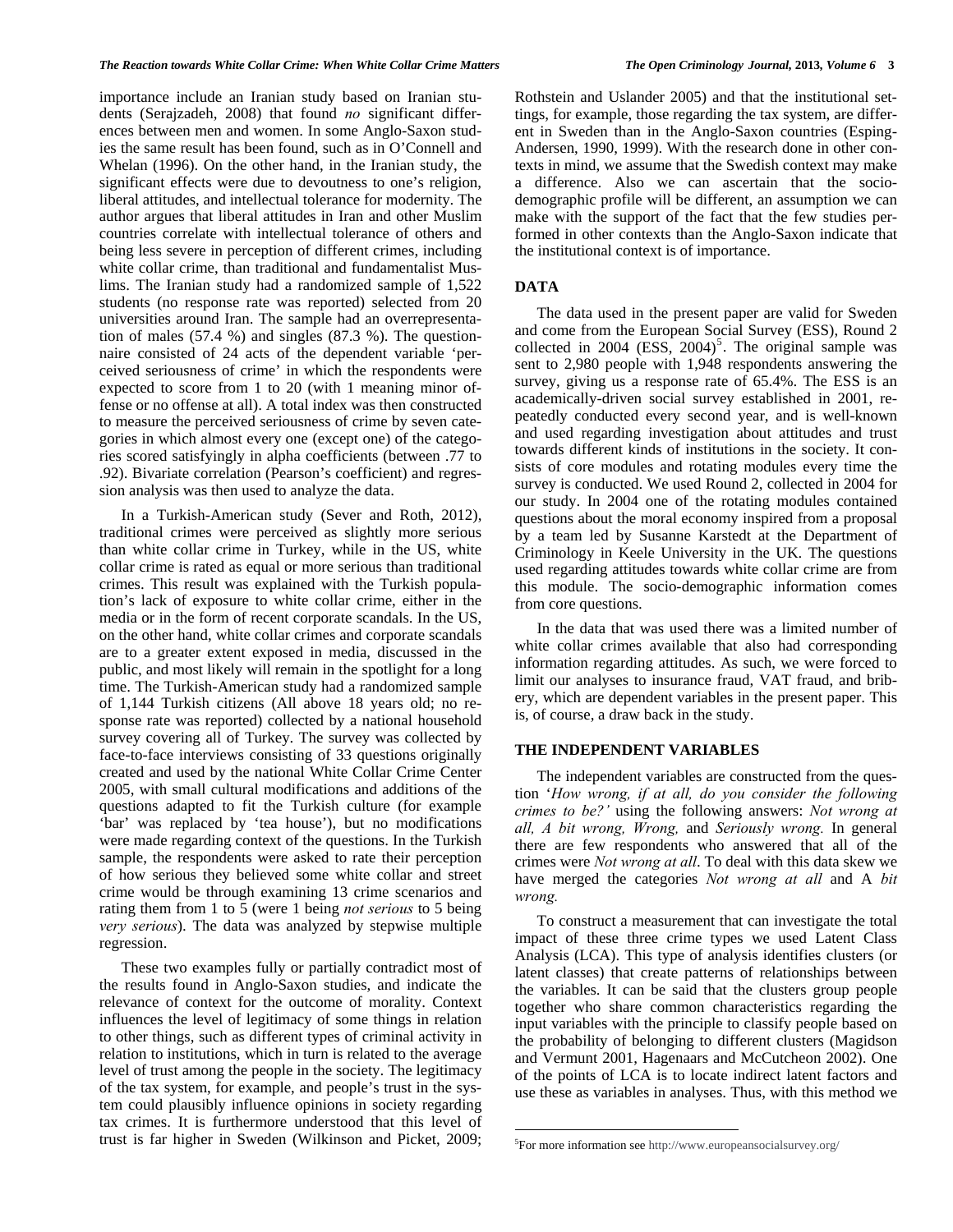| Model     | $L^2$    | BIC(L <sup>2</sup> ) | df           |
|-----------|----------|----------------------|--------------|
| 1-Cluster | 675,8711 | 524,7739             | 20           |
| 2-Cluster | 162,8237 | 41,946               | 16           |
| 3-Cluster | 100,1673 | 9,509                | 12           |
| 4-Cluster | 52,6293  | $-7,8096$            | $\circ$<br>ō |
| 5-Cluster | 36,938   | 6,7186               | 4            |

**Table 1. Attitudes Towards White Collar Crime. Model Fit for Latent Class Analyses** 

investigated if it was possible to discern different categories of attitudes regarding these three crime categories, which could then be related to socio-demographic characteristics.

 In Table **1** the model fit for the LCA is presented. As can be seen, four clusters could be discerned. The  $BIC(L^2)$ <sup>[6](#page-3-0)</sup> stops to decrease after four clusters are constructed – implying the best possible complexity in the model in relation to the reduction of the degree of freedom in the model. In other words the results are based on the most possible information balanced towards least possible noise/complexity (see Linzer and Lewis, 2011). In Table **2** the outcome of the clusters are presented. We found Clusters 2 and 4 to be the most interesting since these clusters represent the extreme; the second cluster indicates a *restricted view* of the crime types (high probabilities to answer *seriously wrong*) and the fourth cluster indicates a *liberal view* (high probability to answer *not wrong/a bit wrong*). Furthermore, by using the extreme clusters, which show homogenous results regarding the crime types, we also overcame the problem of only having three crime types. By having such a homogenous attitude towards these types of white collar crime, it may be reasonable to assume that the respondents also could have the same attitudes regarding other kinds of white collar crime types. However, since no previous research has, as far as we know, tested such a hypothesis, it can still be the case that the extreme groups found here could have had other attitudes towards other white collar crime types than we have had the possibility to investigate due to the data restriction.

 The first cluster was the largest, containing 43 % of the population, indicating a middle variant of Clusters 2 and 4 (not restricted, nor liberal). The third cluster was quite similar to the second (i.e., high probability to answer *seriously wrong*), but with the exception of VAT-crime, with a probability of 84 % to answer *not wrong at all/a bit wrong*.

 In the following calculations we used the extremes (Clusters 2 and 4 - the restricted cluster and the liberal cluster), and investigated the probability of the clusters to occur dependent on different socio-demographic indicators. Every respondent in the data had a value on the cluster variables stretching from 0 to 1, which indicated the probability to belong to each of the clusters. Having the value of 0.84 on Cluster 2 thus indicated that the probability to belong to Cluster 2 is 84 %. Since previous research indicated that wrongfulness correlates with people who are elderly, female, belonging to an ethnic minority and who do not frequently

 $\overline{a}$ 

use the Internet, the assumption is that these sociodemographic characteristics will correlate to the second cluster. Since no research (as far as we know) has been performed regarding people having liberal attitudes towards white collar crime, we have no assumptions about Cluster 4.

## **THE SOCIO-DEMOGRAPHIC GROUPS** [7](#page-3-1)

 To investigate the impact of socio-demographic profiles we have used the variables that previous research has shown to be of importance: gender, age, education, use of the Internet, and whether or not one belongs to an ethnic minority (see the section *Previous research*). Ethnic minority may be understood as a proxy in relation to previous studies (mainly from the USA), which have found that non-white people consider white collar crime as a more serious problem than white people. However, there is no clear distinction between white and non-white in Sweden, as there is in the USA, and the ethnic minority groups in Sweden have a different character than the non-white population in the USA. For example, Sweden is a new immigrant country, while the USA is an old one, and while the ethnic minority groups in Sweden mostly consists of immigrants, this is far from the case in the USA regarding African-Americans and Hispanics (Dahlström 2007). On the other hand, ethnic minority groups in Sweden are in general overrepresented among those who are unemployed, have lower incomes, are to a greater extent poor and socially excluded, and, in general terms, are discriminated against in different ways (Bask, 2008; Gustafsson and Pedersen, 2005; Jonsson, 1995). These are characteristics non-white people (broadly speaking) in the USA share (see for example Goldsmith and Blakely 2010).

 Whether respondents belong to a minority group in Sweden has been measured with the question '*Do you belong to a minority ethnic group in Sweden?*' with the answer alternatives being *Yes* or *No*. How often respondents use the Internet has been measured with the question '*How often do you use the Internet, the World Wide Web or e-mail—whether at home or at work—for your personal use?'* with the answers distinguishing between *Less than once a week*, *Once a week*, *Several times a week*, and *Every day*. The level of education was distinguished between *Low education* (not finished elementary school, elementary school, lower secondary, and vocational school), *middle education* (Second year of high school, Third to fourth year of high school, Vocational high

<span id="page-3-1"></span><span id="page-3-0"></span><sup>6</sup> The Bayesian information criterion based on the likelihood-ratio statistic (L2),

<sup>7</sup> A similar kind of analysis is made by O'Connell and Whelan (1996) in their concept of 'individual impact', which indicates the victim's beliefs behind the harmful attitudes.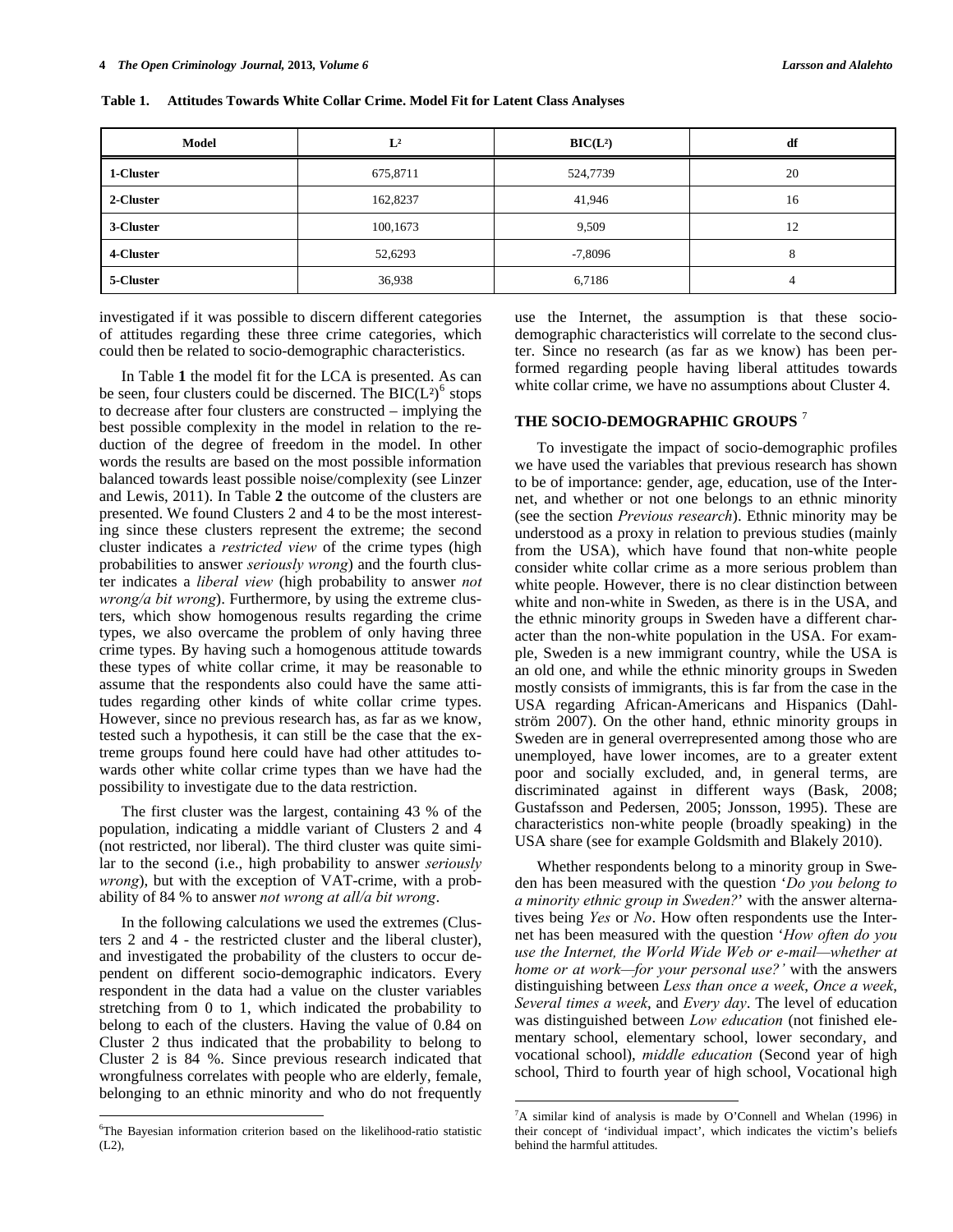|                              | Cluster1 | Cluster2       | Cluster3         | Cluster4 |
|------------------------------|----------|----------------|------------------|----------|
| <b>Insurance Fraud</b>       |          |                |                  |          |
| Not wrong at all/A bit wrong | 0,0205   | $\mathbf{0}$   | 0,0002           | 0.81     |
| Wrong                        | 0,6555   | 0,0237         | 0,0942           | 0,1893   |
| <b>Seriously wrong</b>       | 0,324    | 0.9763         | 0,9057           | 0,0007   |
| Mean                         | 1,3035   | 1,9763         | 1,9055           | 0,1907   |
| <b>Bribery</b>               |          |                |                  |          |
| Not wrong at all/A bit wrong | 0,0597   | $\overline{0}$ | $\boldsymbol{0}$ | 0,074    |
| Wrong                        | 0,4802   | 0.01           | 0,0032           | 0,5091   |
| <b>Seriously wrong</b>       | 0,4601   | 0.99           | 0,9968           | 0,4169   |
| Mean                         | 1,4004   | 1,99           | 1,9968           | 1,3428   |
| <b>VAT Fraud</b>             |          |                |                  |          |
| Not wrong at all/A bit wrong | 0,4183   | 0.0293         | 0,84             | 0,9162   |
| Wrong                        | 0,516    | 0,402          | 0,157            | 0,0831   |
| <b>Seriously wrong</b>       | 0,0657   | 0,5687         | 0,003            | 0,0008   |
| Mean                         | 0,6474   | 1,5394         | 0,1631           | 0,0846   |
| <b>Cluster Size</b>          | 0,4277   | 0,3528         | 0,1753           | 0,0441   |

**Table 2. Probability Indicator for Attitudes Towards White Collar Crime** 

school prior to 1992, Theoretical high school after 1992, University with no degree), and *high education* (University degree less than 3 years, University degree more than 3 years).

 Since previous research has shown that the elderly to the greatest extent consider white collar crime to be seriously wrong, the age variable has been rescaled, which originally was a continuous variable. The reason this was done is to have the possibility to investigate the elderly, and it was not obvious that age correlated in a linear way.

#### **RESULTS**

 In Table **3** we have employed binary linear regressions with Cluster 2 as the dependent variable in one column, and in the other column Cluster 4. As can be seen, Cluster 2 contains women and predominantly older people in general, especially people older than 50 years. Those belonging to Cluster 2 do not have the highest level of education nor the lowest – but seems to consist of those who have attained the mid-education level. Table **3** furthermore shows that Cluster 2 contains people who do not regularly use the Internet. Ethnicity does not seem to matter, since ethnic minorities do not have statistically significantly higher values on Cluster 2 than ethnic majorities. In Table **2** we can also see that those who belong to Cluster 4 tend to be male, young, usually using the Internet and with education level at the mid-level. However, as with Cluster 2, there are no differences between ethnic minorities and ethnic majorities.

 From these results we can relatively well confirm the Anglo-Saxon studies showing that it is elderly women who do not use the Internet on a regular basis that consider whitecollar crime to be seriously wrong. However, the results also indicate that in the Swedish context it is not the lowest educated, but those with a mid-level education that consider white collar crime to be seriously wrong. We could furthermore find no differences between ethnic minorities and ethnic majority in our study, while previous research has found differences between non-white and white Americans in the USA.

 Those respondents who had a liberal view on white collar crime (i.e. people who do not in any greater extent considers white collar crime to be wrong), had an opposite sociodemographic profile compared with those having a restricted attitude towards white collar crime. They are male, predominantly young and regularly use the Internet. Interestingly enough, there does not seem to be any difference between those who consider white collar crime to be seriously wrong from those who do not consider these crimes as wrong regarding education (both have a mid-level education), and ethnicity does not seem to matter at all regarding attitudes towards white collar crime.

#### **MULTIVARIATE ANALYSES**

 It may be the case that some of the significant correlations in Table **3** are dependent on other variables. For example, it may be the case that those who belong to Cluster 2 do not use the Internet regularly because they are older than 50 years, and that the Internet may be quite seldom used among these people, and the same could be said regarding Cluster 4. To take these kinds of deductions into consideration, we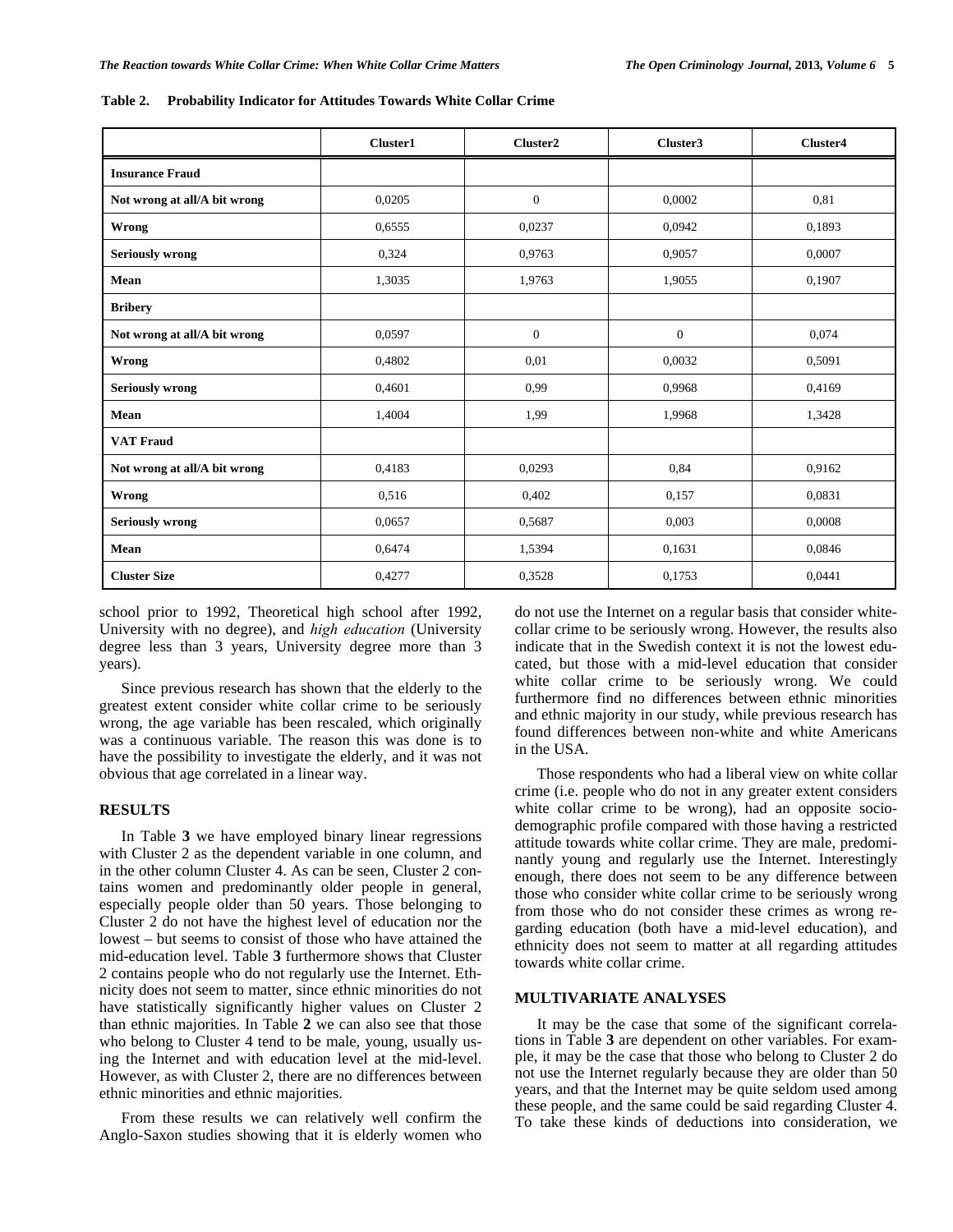|  | Table 3. OLS - Bivariate Analyses of the Socio-demography of the Clusters |  |
|--|---------------------------------------------------------------------------|--|
|  |                                                                           |  |

|                            | <b>Cluster 2</b> |            |               | <b>Cluster 4</b> |            |                |  |
|----------------------------|------------------|------------|---------------|------------------|------------|----------------|--|
|                            | Estimate         | Std. Error | P-value       | Estimate         | Std. Error | P-value        |  |
| Sex (ref. men)             |                  |            |               |                  |            |                |  |
| Intercept                  | 0.33089          | 0.01304    | $< 2e-16$ *** | 0.055394         | 0.005490   | $< 2e-16$ ***  |  |
| Women                      | 0.04452          | 0.01854    | $0.0164*$     | $-0.023089$      | 0.007808   | $0.00315$ **   |  |
| Men                        |                  |            |               |                  |            |                |  |
| Age (ref: 65-, and 15-30)  |                  |            |               |                  |            |                |  |
| <b>Intercept</b>           | 0.43400          | 0.02105    | $<$ 2e-16 *** | 0.093983         | 0.007941   | $<$ 2e-16 ***  |  |
| 15-30                      | $-0.17611$       | 0.02830    | 5.98e-10***   |                  |            |                |  |
| 31-50                      | $-0.09311$       | 0.02635    | $0.00042$ *** | $-0.050807$      | 0.010359   | $1.02e-06$ *** |  |
| 51-64                      | $-0.03507$       | 0.02822    | 0.21404       | $-0.077522$      | 0.011193   | 5.89e-12 ***   |  |
| $65 -$                     |                  |            |               | $-0.075986$      | 0.011884   | $2.02e-10$ *** |  |
| <b>Education</b>           |                  |            |               |                  |            |                |  |
| (ref: Medium)              |                  |            |               |                  |            |                |  |
| <b>Intercept</b>           | 0.31968          | 0.01428    | $< 2e-16$ *** | 0.056243         | 0.006032   | $2e-16$ ***    |  |
| High                       | 0.07827          | 0.02408    | $0.00117**$   | $-0.023172$      | 0.010177   | $0.0229*$      |  |
| <b>Medium</b>              |                  |            |               |                  |            |                |  |
| Low                        | 0.04247          | 0.02119    | $0.04519*$    | $-0.019590$      | 0.008956   | $0.0288*$      |  |
| <b>Internet use</b>        |                  |            |               |                  |            |                |  |
| (ref: Once a week or less) |                  |            |               |                  |            |                |  |
| Intercept                  | 0.38540          | 0.01318    | $< 2e-16$ *** | 0.023042         | 0.005524   | $3.16e-05$ *** |  |
| Every day                  | $-0.06668$       | 0.02065    | $0.00126$ **  | 0.048913         | 0.008655   | 1.83e-08 ***   |  |
| Several times a week       | $-0.05918$       | 0.02621    | $0.02405*$    | 0.026020         | 0.010987   | $0.018*$       |  |
| Once a week or less        |                  |            |               |                  |            |                |  |
| <b>Ethnic minority</b>     |                  |            |               |                  |            |                |  |
| $(\text{ref: No})$         |                  |            |               |                  |            |                |  |
| Intercept                  | 0.351826         | 0.009396   | $<$ 2e-16 *** | 0.043971         | 0.003961   | $<$ 2e-16 ***  |  |
| Yes                        | 0.057277         | 0.063299   | 0.366         | $-0.004183$      | 0.026683   | 0.875          |  |
| No                         |                  |            |               |                  |            |                |  |

Note: \*p < 0.05, \*\*p<0.01, \*\*\*p<0.001. We have used different age categories regarding age for Cluster 2 and Cluster 4

have employed the multivariate analyses presented in Table **4**.

 In the multivariate analyses, it is only age that matters in the sense that the elderly people (51 and older) in the sample tend to belong to the Cluster 2. Thus, in the multivariate analyses *sex*, *education* and *Internet use* are no longer statistically significantly-related to Cluster 2. Since Cluster 2 is characterized by people who consider white collar crime to be seriously wrong, the analyses performed in Table **4** indicate that a homogenous attitude related to all three crimes investigated in the present paper are only related to age, not any of the other socio-demographic characteristics which previous research has shown to be of importance in the Anglo-Saxon context. On the other hand it can be seen that Cluster 4, the cluster that may be defined as liberal towards white-collar crime, contains substantially more statisticallysignificant results. The people having these liberal attitudes towards white collar crime are young, male and use the Internet substantially more than average.

#### **DISCUSSION**

 In the present paper we have investigated attitudes towards white collar crime, with the aim to investigate sociodemographic profiles in a different context (in this case, Sweden) since most other research has been conducted in the USA and the UK. We furthermore did not only investigate those with restricted views (defined as considering white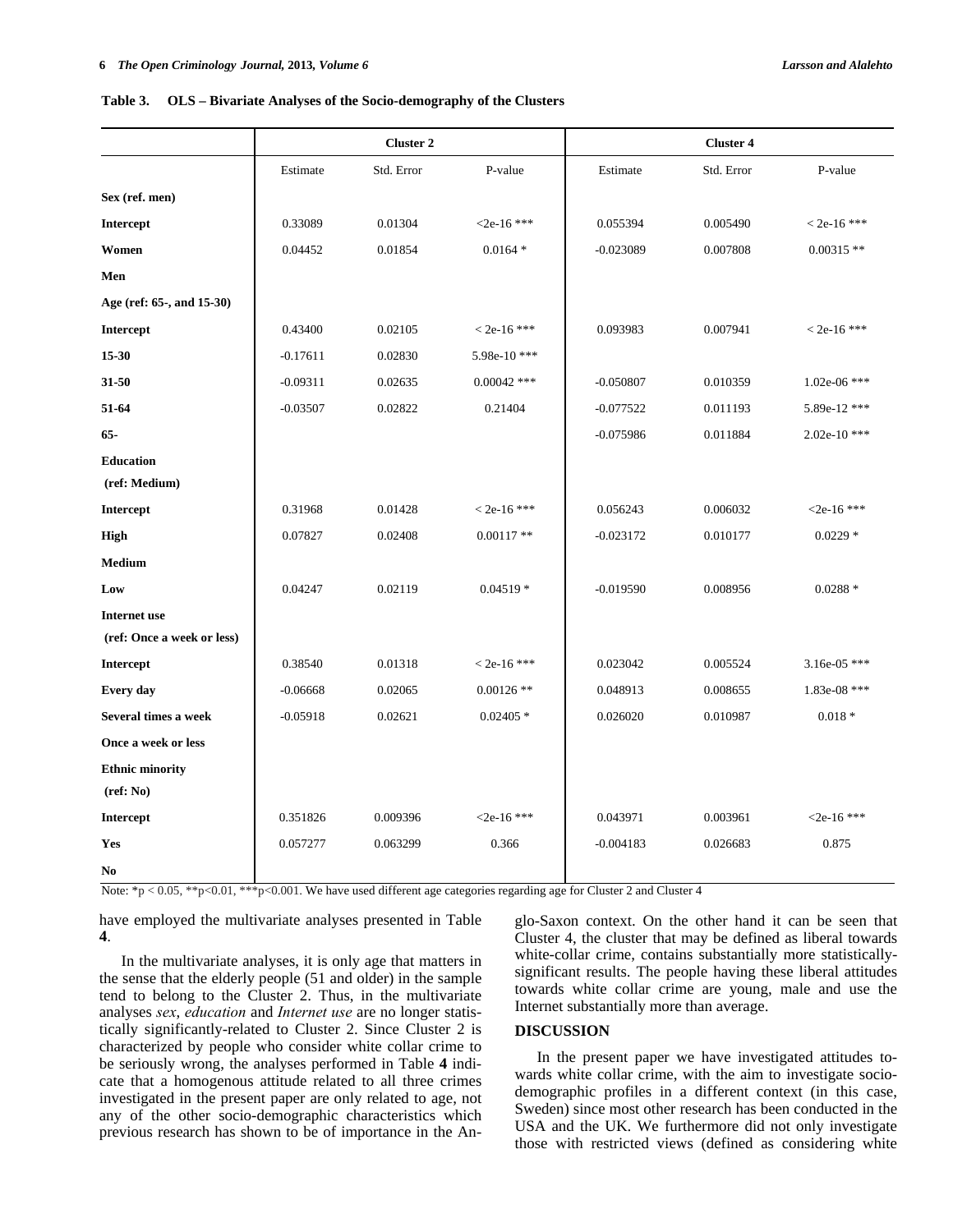|                                                   |             | <b>Cluster 2</b> |                |             | <b>Cluster 4</b> |                |
|---------------------------------------------------|-------------|------------------|----------------|-------------|------------------|----------------|
|                                                   | Estimate    | Std. Error       | P-value        | Estimate    | Std. Error       | P-value        |
| Intercept                                         | 0.422096    | 0.030198         | $< 2e-16$ ***  | 0.085467    | 0.012318         | 5.43e-12 ***   |
| <b>Sex</b><br>(ref: Men)                          |             |                  |                |             |                  |                |
| Women                                             | 0.036046    | 0.018637         | 0.053255       | $-0.017842$ | 0.007834         | $0.02287*$     |
| Men                                               |             |                  |                |             |                  |                |
| Age (ref: 65-, and 15-30)                         |             |                  |                |             |                  |                |
| $15-30$                                           | $-0.180109$ | 0.033363         | 7.57e-08 ***   |             |                  |                |
| $31 - 50$                                         | $-0.105612$ | 0.030913         | $0.000648$ *** | $-0.044228$ | 0.010700         | $3.73e-05$ *** |
| 51-64                                             | $-0.047017$ | 0.029406         | 0.110017       | $-0.065643$ | 0.012110         | 6.70e-08 ***   |
| $65 -$                                            |             |                  |                | $-0.062067$ | 0.014024         | $1.02e-05$ *** |
| <b>Education</b><br>(ref: Medium)                 |             |                  |                |             |                  |                |
| High                                              | 0.047625    | 0.024555         | 0.052583       | $-0.011611$ | 0.010321         | 0.26074        |
| Medium                                            |             |                  |                |             |                  |                |
| Low                                               | $-0.014806$ | 0.023833         | 0.534510       | 0.003175    | 0.010018         | 0.75136        |
| <b>Internet use</b><br>(ref: Once a week or less) |             |                  |                |             |                  |                |
| Every day                                         | $-0.006516$ | 0.023982         | 0.785870       | 0.026829    | 0.010081         | $0.00785$ **   |
| Several times a week                              | $-0.020236$ | 0.027553         | 0.462779       | 0.013653    | 0.011582         | 0.23860        |
| Once a week                                       |             |                  |                |             |                  |                |
| <b>Ethnic minority</b><br>$(\text{ref: No})$      |             |                  |                |             |                  |                |
| Yes                                               | 0.078445    | 0.063593         | 0.217524       | $-0.007521$ | 0.026731         | 0.77846        |
| N <sub>0</sub><br>0.01<br>$0 -$                   | 0.001       |                  |                |             |                  |                |

| Table 4. | OLS - Multivariate Analyses of the Socio-demography of the Clusters |  |  |  |
|----------|---------------------------------------------------------------------|--|--|--|
|          |                                                                     |  |  |  |

Note: \*p < 0.05, \*\*p<0.01, \*\*\*p<0.001.

collar crime as seriously wrong), but also people that have liberal views (defined as considering white collar crime as not wrong or just a little bit wrong).

 The results we found regarding Cluster 2 (the restricted view) are in line with the results found in different studies in the USA and the UK – it is generally elderly women who do not use the Internet that consider white collar crime as seriously wrong. However, there are some deviations too. In Sweden it is not those with the lowest educational level who consider white collar crime to be seriously wrong, but those with a mid-education level. It is, of course, hard to explain this difference, but one important piece of the puzzle may be that the general equality found in Sweden implies that an aspect related to inequality (which the level of education is) has a lower impact. This reasoning is supported by recent research showing that in-work poverty (poverty amongst those who are employed) is less related to one's education level in Sweden than in other European countries (Goerne 2011).

 The findings did not indicate that ethnic minorities consider white collar crime as 'seriously wrong' to a greater extent than the ethnic majority. One of the main problems with this variable is that in the USA it is not ethnic minorities that are in focus, but racial differences between nonwhites and whites. Thus, the reason we did not find any differences may be that we are measuring, at least to some extent, something different than what is usually measured in the studies coming from the USA. It is probably furthermore the case that the social relation measured when using the race variable in the USA does not exist in Sweden. In any case, due to the problem in the proxy we used, we argue that the issue of race still needs further research in Sweden (if possible to investigate at all).

 It is of some importance to contrast the result we found not only with the common studies performed in the USA and the UK, but also the studies performed on other contexts. The Iranian and the Turkish studies indicate even stronger deviance from USA and UK than we have found in a Swed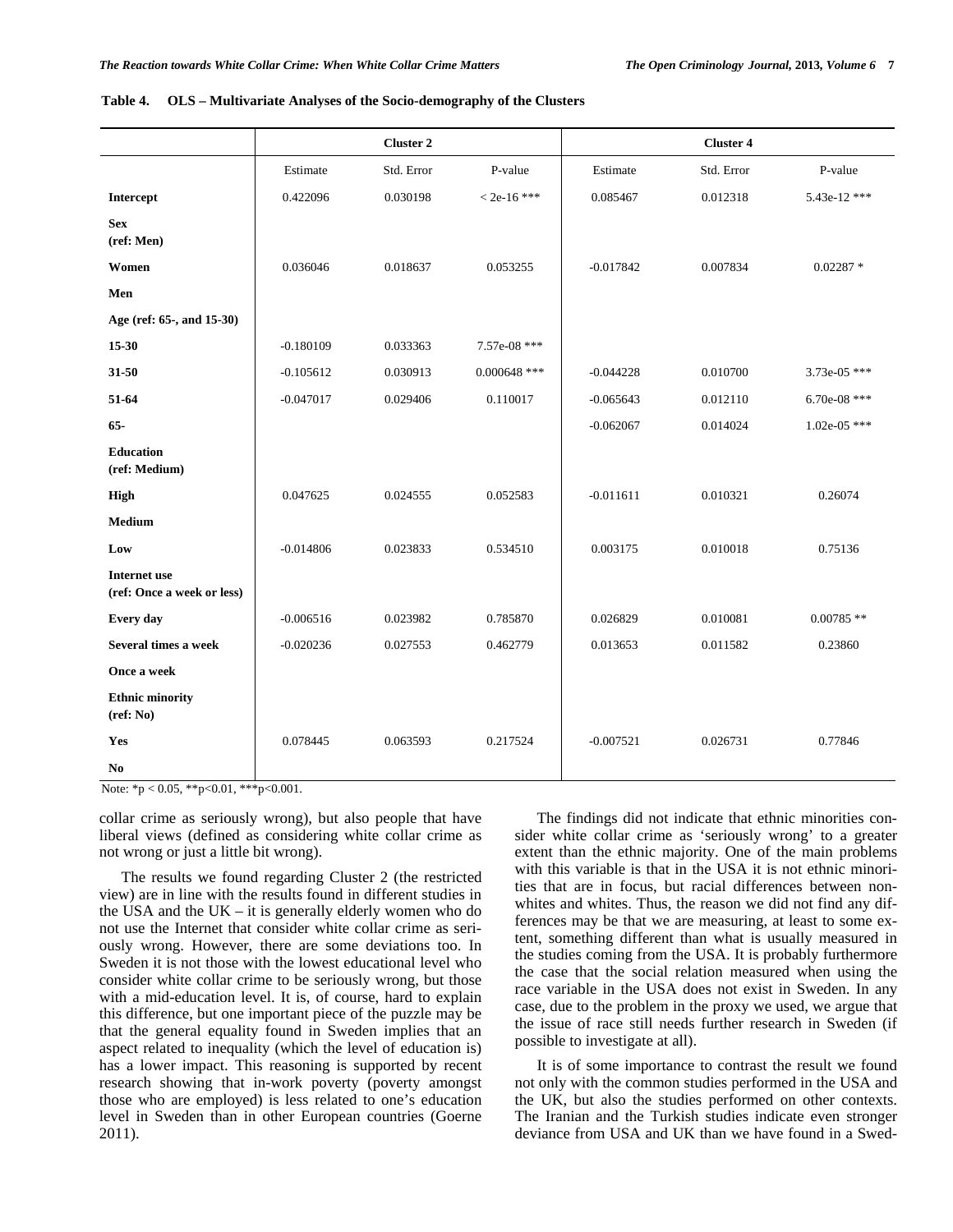ish context. Maybe the specific context is not so much the US context or the Anglo-Saxon context, but a Western context. This suspicion calls for more country comparative studies that include both Western and non-Western countries.

 In the multivariate analyses (regarding Cluster 2) the only significant result was age. This result implies that Internet use, as we assumed, is related to age (elderly people use the Internet less frequently), and does not by itself correlate to wrongfulness. Furthermore, the gender effect was too weak to be significant when other explanatory factors were involved in the analysis.

 In this study we also extended the research area by including those having a liberal attitude towards white collar crime (defined as a high probability to consider the three types of white collar crime as *Not wrong*/*A bit wrong*). Interestingly, the socio-demographic profile among this group is opposite to those having a restricted attitude. In general they are younger males who use the Internet frequently. As with the people who had restricted attitudes, this group also generally had a medium level of education, and there are no differences between those belonging to an ethnic minority and those belonging to the ethnic majority. In the multivariate analyses, more variables correlated in a statistically significant way regarding cluster 4 compared with cluster 2. The reason why these variables hold regarding the people having liberal attitudes, while not for those holding a restricted attitude, may be because the former group is small (constituting 4.5 %) and more extreme than the latter, and therefore can be considered abnormal; the former, however, constituting about 35 % of the sample, most probably are quite common as these have a more wide spread sociodemographic profile.

 This is furthermore a theoretically interesting group. The attitudes they hold indicate an 'attitudinal lack of bond' with the surrounding community. As such, it is our opinion that this specific group may in the future be analyzed from some kind of social bond theory (Hirschi, 1969), specifically one that takes age into account, since age seems to be the dynamic factor that turns the attitude from liberal into restrictive. What we have especially in mind here is the age-grade theory developed by Sampson and Laub (Sampson and Laub, 1993; Laub and Sampson, 2003) who show how the social ties from the surrounding society can be weak during childhood and adolescence, but strengthen as the individuals mature and reach the age typical for holding a job or marrying which stakes them to a social conformity which therefore functions as a means to prevent criminal behavior. The attitudes that the younger people (Cluster 4) hold, following Laub and Sampson's theoretical approach, may in most cases change through their institutional engagement. If this reasoning is correct there should furthermore be a correlation between attitudes towards crime and criminal behavior. However, these are empirical questions for future research. We may also witness an attitudinal change, starting with young men engaged in some kind of Internet culture.

 Finally, for future research we propose that more interest be placed on the population who has liberal attitudes towards white collar crime. The reason for this is that this group can be considered to be a threat towards the society by breeding general distrust, which may strain a society's social solidarity

and willingness to trust others. Even though this is a small group, they are young and may continue to hold this view as they grow older, which thus would be an indication of a trend towards a more liberal attitude toward white collar crime in general.

#### **CONFLICT OF INTEREST**

 The authors confirm that this article content has no conflicts of interest.

#### **ACKNOWLEDGMENTS**

None declared.

#### **REFERENCES**

- Almond, P. (2008). Public Perceptions of Work-Related Fatality Cases: Reaching the Outer Limits of Populist Punitiveness'? *British Journal of Criminology*, *48*(4), 448.
- Aubert, V. (1952). White-collar crime and social structure. *The American Journal of Sociology*, *58*(3), 263-271.
- Bask, M. (2008). *A longitudinal approach to social exclusion in Sweden*. Umeå: Department of Sociology, Umeå universitet.
- Burton, H., Karlinsky, S. S., & Blanthorne, C. (2005). Perception Of A White-Collar Crime: Tax Evasion. *American Taxation Association's Journal of Legal Tax Research*, *3*.
- Cullen, F., Hartman, J., & Jonson, C. (2009). Bad guys: Why the public supports punishing white-collar offenders. *Crime Law and Social Change*, *51*(1), 31-44.
- Dahlström, C. (2007). Modeller för invandrarpolitik. In M. Hjerm & A. Peterson (Eds.), *Etnicitet : Perspektiv På Samhället*. Malmö: Gleerups utbildning.
- Delhey, J., & Newton, K. (2005). Predicting Cross-National Levels of Social Trust: Global Pattern or Nordic Exceptionalism? *European Sociological Review*, *21*(4), 311-327.
- Edelhertz, H. (1970). The Nature, Impact and Prosecution of White-Collar Crime. *No.: ICR 70-1*, 77.
- Esping-Andersen, G. (1999). *Social foundations of postindustrial economies*. Oxford University Press Oxford.
- Esping-Andersen, G. (1990). *The three worlds of welfare capitalism*. Cambridge: Polity.
- ESS. (2004). *ESS2-2004 Documentation report. The ESS Data Archive, Edition 1.0*. Norwegian Social Science Data Services.
- Evans, D., Cullen, F., & Dubeck, P. (1995). Public Perceptions of Corporate Crime. In M. B. Blankenship (Ed.), *Understanding Corporate Criminality*. Routledge.
- Gustafsson, B., & Pedersen, P. J. (2005). Nederst vid borden i Danmark och Sverige - Relativ fattigdom bland invandrare. *Ekonomisk Debatt*, *33*(7), 5-16.
- Hirschi, T. (1969). *Causes of delinquency*. Berkeley: Unveristy of California Press.
- Holtfreter, K., Van Slyke, S., Bratton, J., & Gertz, M. (2008). Public perceptions of white-collar crime and punishment. *Journal of Criminal Justice*, *36*(1), 50-60.
- Jonsson, S. (1995). *De andra : amerikanska kulturkrig och europeisk rasism*. Stockholm: PAN/Norstedt.
- Laub, J. H., & Sampson, R. J. (2003). *Shared beginnings, divergent lives: delinquent boys to age 70*. Cambridge, MA: Harvard University Press.
- Levi, M., & Jones, S. (1985). Public and police perceptions of crime seriousness in England and Wales. *British Journal of Criminology*, *25*(3), 234.
- Lindgren, S.-A. (2002). Economic crime in Sweden: An essentially contested issue. *Criminology and Criminal Justice*, *2*(4), 363-383.
- Linzer, D. A., & Lewis, J. B. (2011). poLCA: An R package for polytomous variable latent class analysis. *Journal of Statistical Software*, *42*(10), 1-29.
- National White Collar Crime Center. (2006). *The 2005 National Public Survey on White Collar Crime*. Retrieved from **[http://www.nw3c](http://www.nw3c/)**. org/. Accessed 2012, 05, 22.